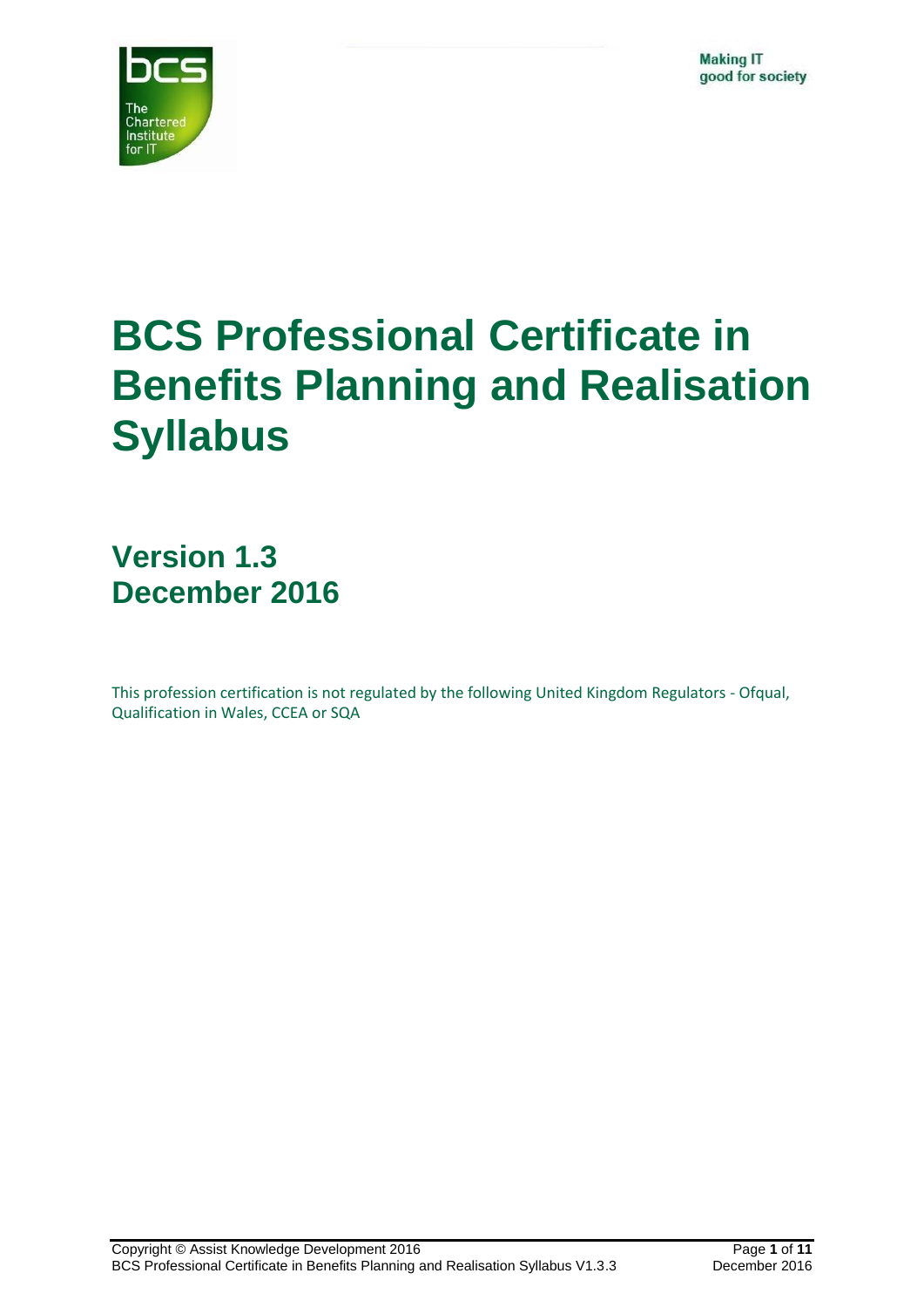### **Contents**

|    |                                               | Additional time for candidates whose native language is not that of the examination  5                                                                                                                                                                                   |                                                                                                                     |
|----|-----------------------------------------------|--------------------------------------------------------------------------------------------------------------------------------------------------------------------------------------------------------------------------------------------------------------------------|---------------------------------------------------------------------------------------------------------------------|
|    |                                               |                                                                                                                                                                                                                                                                          |                                                                                                                     |
|    |                                               |                                                                                                                                                                                                                                                                          |                                                                                                                     |
|    |                                               |                                                                                                                                                                                                                                                                          |                                                                                                                     |
| 1. |                                               |                                                                                                                                                                                                                                                                          |                                                                                                                     |
|    | 1.1<br>1.2<br>1.3<br>1.4<br>1.5               | Issues with the relationship of IS/IT delivery to benefits<br>Dissatisfaction with current approaches to benefits delivery<br>The characteristics of a benefits management approach<br>Focusing on value and value networks<br>Value chains and value networks           | 7<br>$\overline{7}$<br>$\overline{7}$<br>$\overline{7}$<br>$\overline{7}$                                           |
| 2. |                                               |                                                                                                                                                                                                                                                                          |                                                                                                                     |
|    | 2.1<br>2.2<br>2.3                             | The rationale for benefits management<br>The origins of the benefits management approach and process<br>An overview of the benefits management process                                                                                                                   | 7<br>7<br>$\overline{7}$                                                                                            |
| 3. |                                               | Identifying drivers, benefits and establishing a benefits dependency network (30%,                                                                                                                                                                                       |                                                                                                                     |
|    | 3.1<br>3.2<br>3.3<br>3.4<br>3.5<br>3.6<br>3.7 | Why: identifying business and organisational drivers<br>Establishing investments objectives<br>Linking business benefits to drivers<br>What: the business benefits<br>How: the benefits dependency network<br>Measurements and ownership<br>Benefits and change template | .7<br>7<br>$\overline{7}$<br>$\overline{7}$<br>$\overline{7}$<br>$\overline{7}$<br>$\overline{7}$<br>$\overline{7}$ |
| 4. | 8.5                                           |                                                                                                                                                                                                                                                                          |                                                                                                                     |
|    | 4.1<br>4.2<br>4.3<br>4.4<br>4.5<br>4.6        | The rationale of the business case<br>A structure for analysing and describing benefits<br>Quantifying the benefits<br><b>Financial benefits</b><br>Investment appraisal<br><b>Risk Assessment</b>                                                                       | 8<br>8<br>8<br>8<br>8<br>8                                                                                          |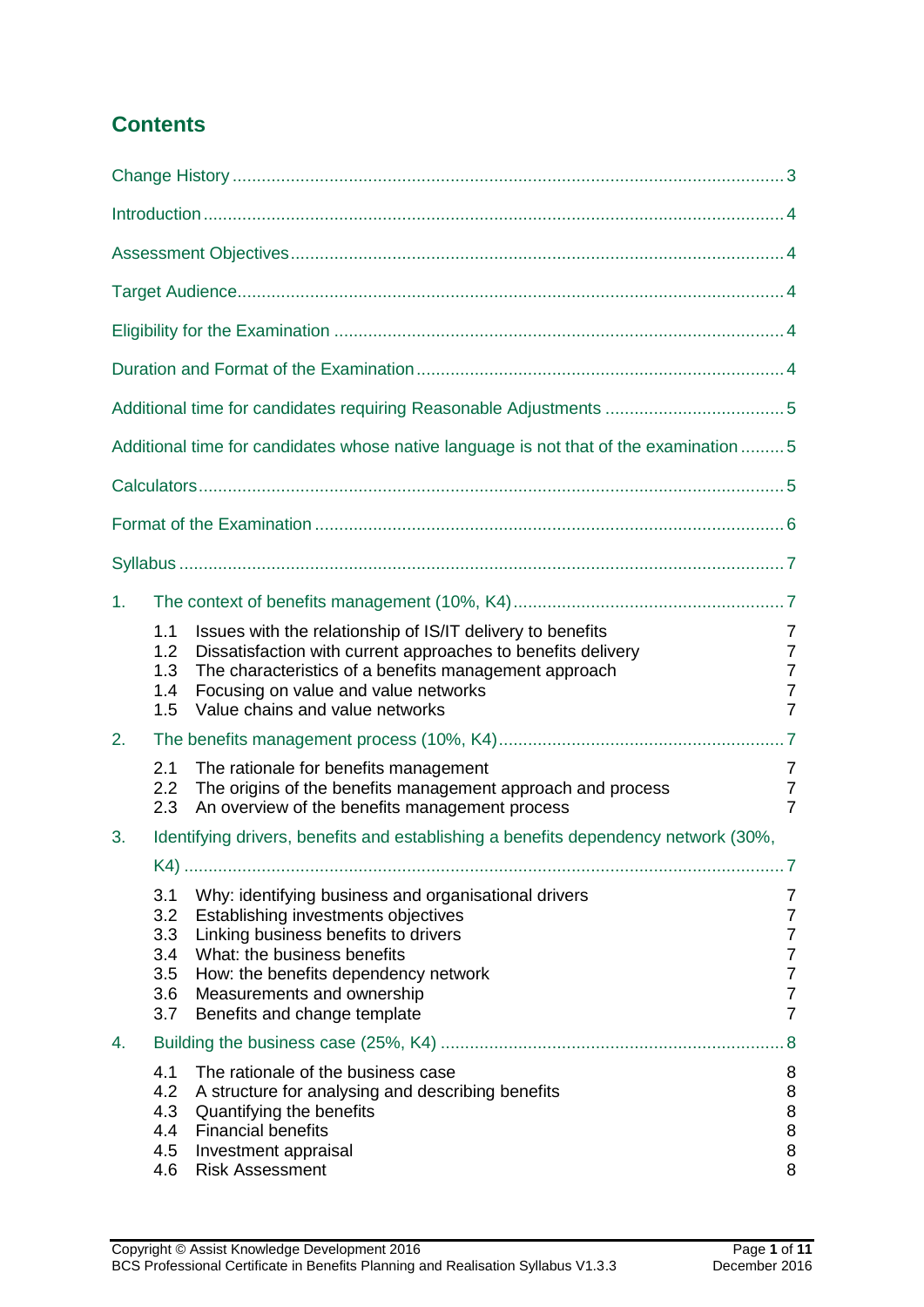|    | 4.7                                                         | Completing the business case                                                                                                                                                                                                                                                                                                                                                                      | 8                                                                       |
|----|-------------------------------------------------------------|---------------------------------------------------------------------------------------------------------------------------------------------------------------------------------------------------------------------------------------------------------------------------------------------------------------------------------------------------------------------------------------------------|-------------------------------------------------------------------------|
| 5. |                                                             |                                                                                                                                                                                                                                                                                                                                                                                                   | .8                                                                      |
|    | 5.1<br>5.2<br>5.3<br>5.4<br>5.5<br>5.6<br>5.7               | Assessing the feasibility of achieving the benefit<br>Stakeholder analysis and management techniques<br>From stakeholder analysis to stakeholder management action<br>Completing the benefits plan<br>Approaches to managing change<br>Matching management approach with stakeholder behaviours<br>Change management strategies                                                                   | 8<br>8<br>8<br>8<br>8<br>$\,8\,$<br>8                                   |
| 6. |                                                             | .8                                                                                                                                                                                                                                                                                                                                                                                                |                                                                         |
|    | 6.1<br>6.2<br>6.3<br>6.4<br>6.5<br>6.6<br>6.7<br>6.8<br>6.9 | Rationales for introducing benefits management<br>Initiating and managing a benefits driven project<br>Roles within benefits management<br>Benefits management workshops<br>The benefits plan and the project plan<br>Reviewing and evaluating results<br>Establishing potential for further benefits<br>Monitoring benefits after implementation<br>A maturity model for organisational benefits | 8<br>$\,8\,$<br>8<br>$\bf 8$<br>$\bf 8$<br>8<br>$\bf 8$<br>$\bf 8$<br>8 |
| 7. |                                                             |                                                                                                                                                                                                                                                                                                                                                                                                   | . 9                                                                     |
|    | 7.1<br>7.2<br>7.3<br>7.4                                    | Characteristics of the benefits management approach<br>Using benefits management to formulate and implement strategy<br>Incorporating benefits management into strategic thinking<br>Future trends in IS/IT and their implications for benefits management                                                                                                                                        | 9<br>$\boldsymbol{9}$<br>$\boldsymbol{9}$<br>9                          |
|    |                                                             |                                                                                                                                                                                                                                                                                                                                                                                                   |                                                                         |
|    |                                                             |                                                                                                                                                                                                                                                                                                                                                                                                   |                                                                         |
|    |                                                             |                                                                                                                                                                                                                                                                                                                                                                                                   |                                                                         |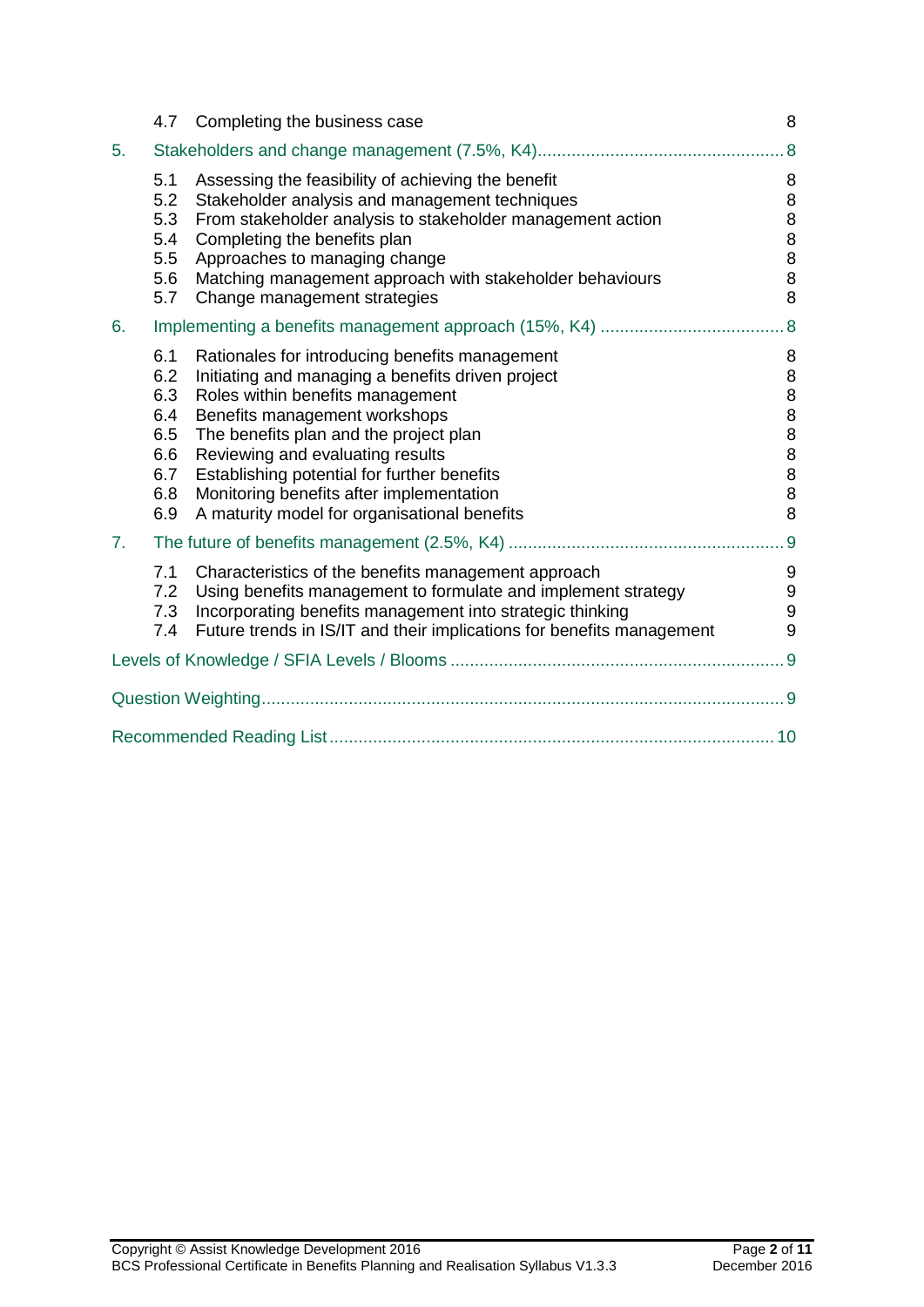# <span id="page-3-0"></span>**Change History**

Any changes made to the syllabus shall be clearly documented with a change history log. This shall include the latest version number, date of the amendment and changes made. The purpose is to identify quickly what changes have been made.

| <b>Version Number</b>           | <b>Changes Made</b>        |
|---------------------------------|----------------------------|
| Version 1.2<br><b>July 2016</b> | Change to pass mark        |
| Version 1.1<br>May 2016         | Question Weighting updated |
| Version 1.0<br>October 2015     | Syllabus created.          |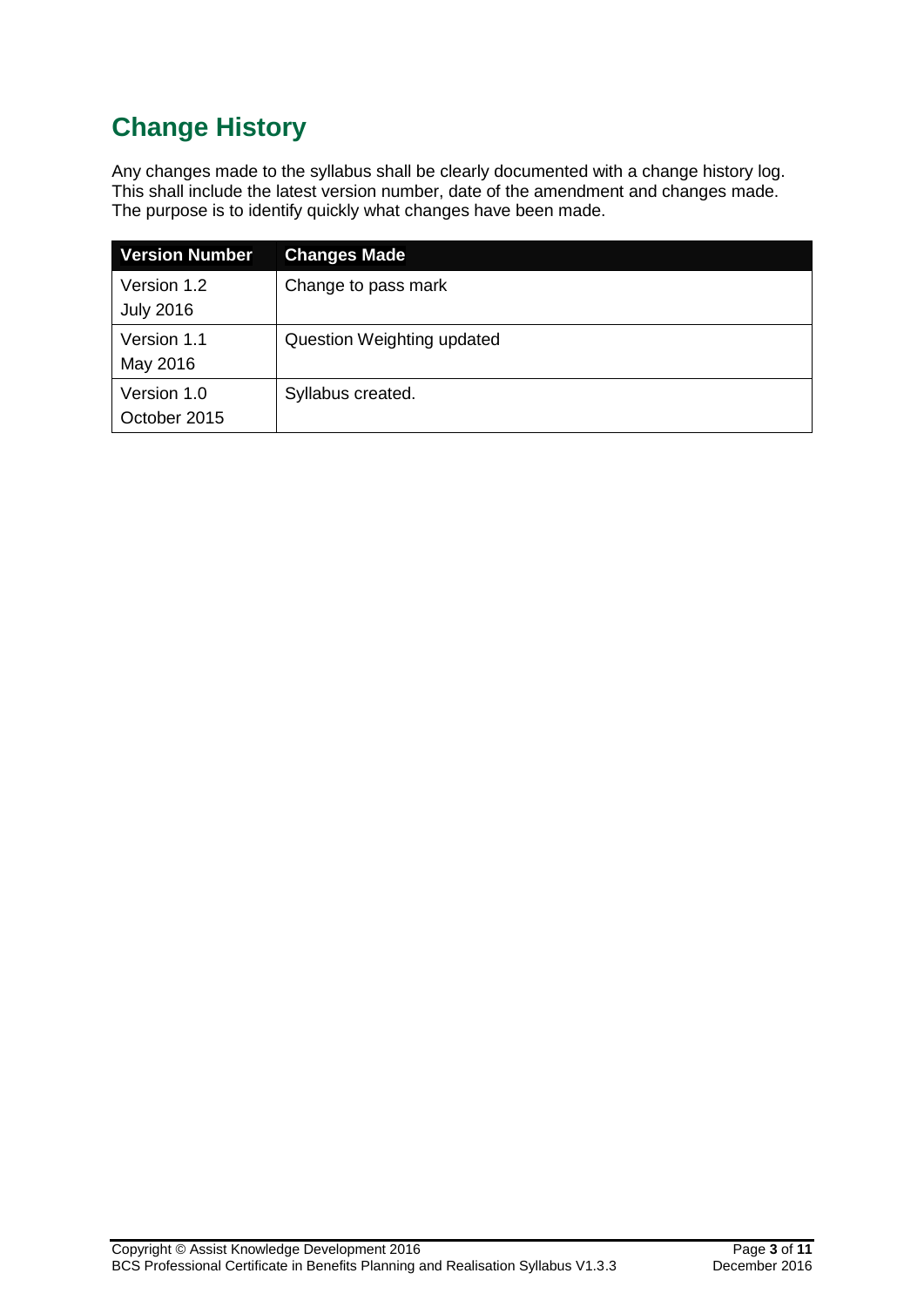## <span id="page-4-0"></span>**Introduction**

The BCS Professional Certificate in Benefits Planning and Realisation assesses knowledge and understanding of the lifecycle, activities and techniques used in the definition, planning and realisation of business benefits. These benefits are predicted to result from the introduction of business and information system changes. Understanding how to manage benefits in order to enable their realisation is critical for business analysts working in all aspects of the business change lifecycle.

# <span id="page-4-1"></span>**Assessment Objectives**

The examination leading to the BCS Professional Certificate in Benefits Planning and Realisation has the following assessment objectives.

Candidates must be able to demonstrate that they can:

- Recognise the context for benefits management
- Define a benefits management process
- Identify organisational drivers and business benefits
- Construct a benefits dependency network
- Build a business case and classify business benefits
- Undertake an investment appraisal
- Recognise the need for stakeholder and change management
- Explain the tasks required in implementing a benefits management approach
- Predict future issues in benefits management

# <span id="page-4-2"></span>**Target Audience**

This certification is relevant for anyone wishing to gain an understanding of the process and techniques used to plan, manage and realise business benefits predicted to result from business change initiatives. The certification is particularly relevant for business analysts, project managers, programme managers and business managers.

# <span id="page-4-3"></span>**Eligibility for the Examination**

There are no pre-requisites for sitting this examination although candidates should be prepared to be assessed in line with the objectives listed in the previous section. While not compulsory, it is recommended that candidates attend a BCS accredited training course.

# <span id="page-4-4"></span>**Duration and Format of the Examination**

The format for the examination is a 90 minute examination. It consists of 40 multiple-choice questions. The examination is closed book i.e. no materials can be taken into the examination room. The pass mark is 26/40 (65%)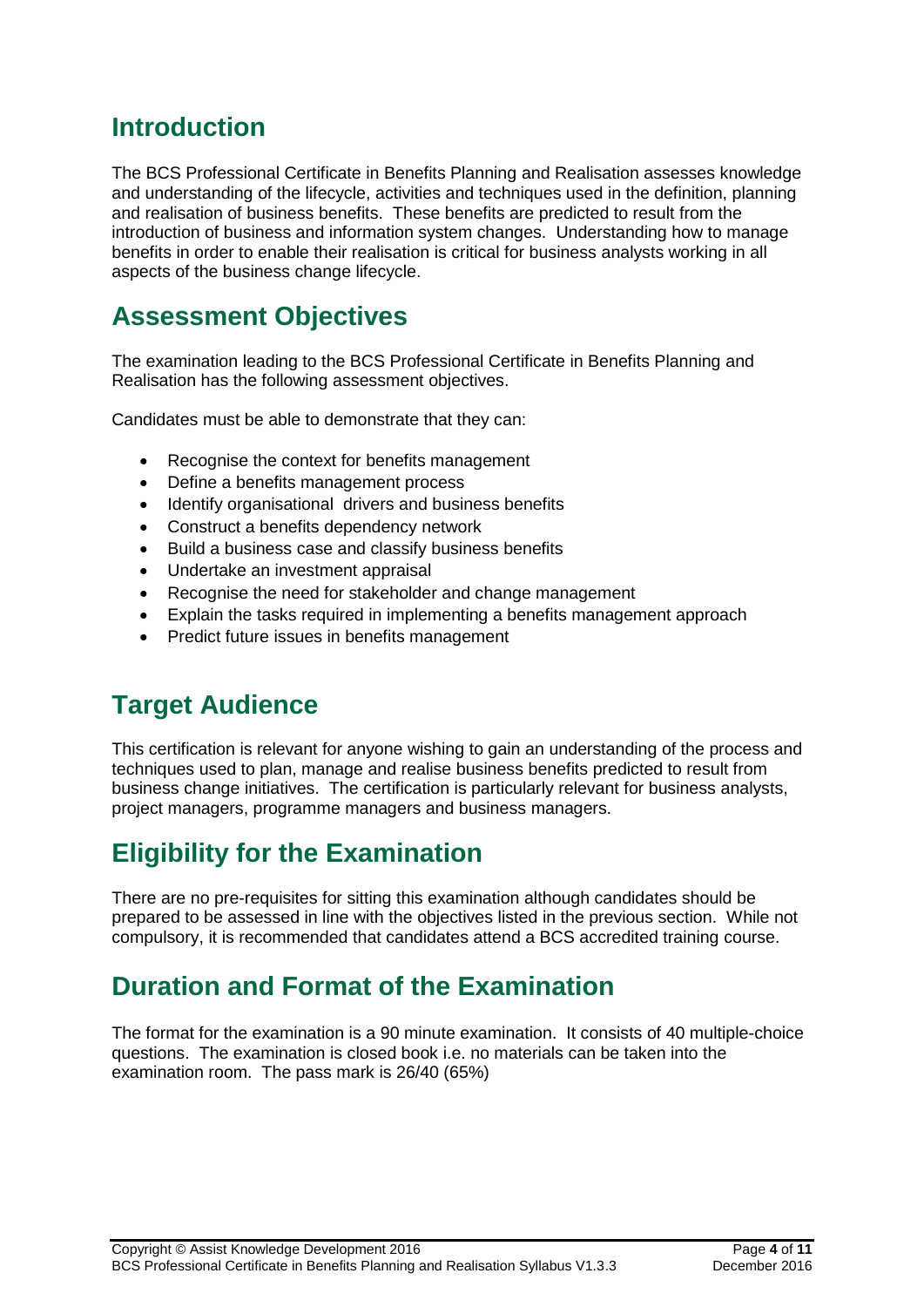# <span id="page-5-0"></span>**Additional time for candidates requiring Reasonable Adjustments**

Candidates may request additional time if they require reasonable adjustments. Please refer to the [reasonable adjustments policy](file://///bcsfile01/UDrive/PDS/Client%20Services/Policy%20&%20Compliance/QMS/Master%20Policies/PDS%20Pol%2001%20V6.0%20(Approved)%20Reasonable%20Adjustments%20Policy.doc) for detailed information on how and when to apply.

### <span id="page-5-1"></span>**Additional time for candidates whose native language is not that of the examination**

If the examination is taken in a language that is not the candidate's native / official language then they are entitled to 25% extra time.

If the examination is taken in a language that is not the candidate's native / official language then they are entitled to use their own **paper** language dictionary (whose purpose is translation between the examination language and another national language) during the examination. Electronic versions of dictionaries will **not** be allowed into the examination room.

# <span id="page-5-2"></span>**Calculators**

Simple non-programmable calculators can be used during paper based examinations (to be provided by the candidate). Candidates taking on-line examinations will have access to an on screen calculator. No other calculators or mobile technology will be allowed.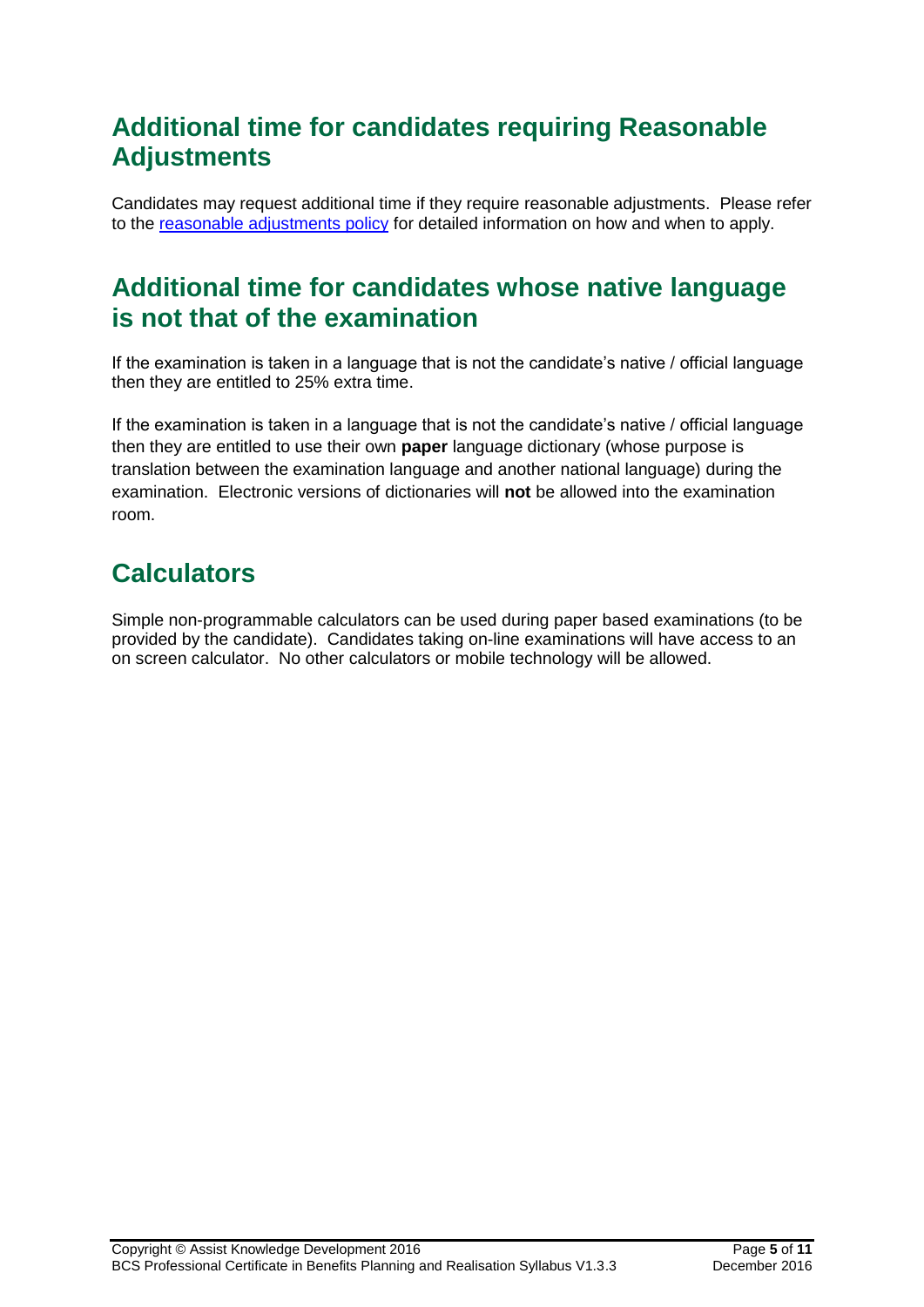# <span id="page-6-0"></span>**Format of the Examination**

| Type                    | 40 multiple choice questions                                                                                                                                                                                                                                                                                                                                                                                                                                                                                                                                                                                                                                                                                                                                                                                                                                                                                                                                                                                                                                                                                                                                                                                                                                                                                                                                                                                                                                                                                  |
|-------------------------|---------------------------------------------------------------------------------------------------------------------------------------------------------------------------------------------------------------------------------------------------------------------------------------------------------------------------------------------------------------------------------------------------------------------------------------------------------------------------------------------------------------------------------------------------------------------------------------------------------------------------------------------------------------------------------------------------------------------------------------------------------------------------------------------------------------------------------------------------------------------------------------------------------------------------------------------------------------------------------------------------------------------------------------------------------------------------------------------------------------------------------------------------------------------------------------------------------------------------------------------------------------------------------------------------------------------------------------------------------------------------------------------------------------------------------------------------------------------------------------------------------------|
| Duration                | 1 Hour and 30 Minutes. Candidates are entitled to an additional 23<br>minutes if they are sitting an examination in a language that is not<br>their native/official language.                                                                                                                                                                                                                                                                                                                                                                                                                                                                                                                                                                                                                                                                                                                                                                                                                                                                                                                                                                                                                                                                                                                                                                                                                                                                                                                                 |
| <b>Example Question</b> | <b>Scenario:</b> SDLC Council is proposing to close a community centre<br>based in a former factory. It intends to sell this community centre<br>for housing development and build a new community centre on<br>land that it owns just over a mile from the current centre. The<br>Council has identified income from the sale of the community<br>centre and an improved meeting and learning environment as<br>important benefits of the proposal.<br>The various groups that use the current community centre<br>acknowledge that there will be benefits from moving to the new<br>centre but they are concerned about the longer journeys that many<br>of their participants will have to make. The proposed new centre is<br>on the periphery of the community it serves, while the current<br>centre is in the middle. They are also concerned that rental<br>charges for using the centre will also increase, making the centre<br>uneconomic for them to use.<br>The council is currently working with the user groups of the<br>community centre to understand and resolve their concerns. It has<br>already abandoned its original timescales for the closure of the<br>current centre, allowing for a longer period of consultation about<br>the user's concerns.<br><b>Question:</b> How would the benefit 'improve meeting and learning<br>environment' be classified?<br>A. As a financial benefit<br>B. As a quantifiable benefit<br>C. As a measurable benefit<br>D. As an observable benefit |
| Pre-requisites          | Accredited training is strongly recommended but is not a pre-<br>requisite                                                                                                                                                                                                                                                                                                                                                                                                                                                                                                                                                                                                                                                                                                                                                                                                                                                                                                                                                                                                                                                                                                                                                                                                                                                                                                                                                                                                                                    |
| Supervised              | Yes                                                                                                                                                                                                                                                                                                                                                                                                                                                                                                                                                                                                                                                                                                                                                                                                                                                                                                                                                                                                                                                                                                                                                                                                                                                                                                                                                                                                                                                                                                           |
| Open Book               | <b>No</b>                                                                                                                                                                                                                                                                                                                                                                                                                                                                                                                                                                                                                                                                                                                                                                                                                                                                                                                                                                                                                                                                                                                                                                                                                                                                                                                                                                                                                                                                                                     |
| Pass Mark               | 26/40 (65%)                                                                                                                                                                                                                                                                                                                                                                                                                                                                                                                                                                                                                                                                                                                                                                                                                                                                                                                                                                                                                                                                                                                                                                                                                                                                                                                                                                                                                                                                                                   |
| <b>Distinction Mark</b> | None                                                                                                                                                                                                                                                                                                                                                                                                                                                                                                                                                                                                                                                                                                                                                                                                                                                                                                                                                                                                                                                                                                                                                                                                                                                                                                                                                                                                                                                                                                          |
| Calculators             | Calculators can be used during this examination                                                                                                                                                                                                                                                                                                                                                                                                                                                                                                                                                                                                                                                                                                                                                                                                                                                                                                                                                                                                                                                                                                                                                                                                                                                                                                                                                                                                                                                               |
| Delivery                | Paper-based examination                                                                                                                                                                                                                                                                                                                                                                                                                                                                                                                                                                                                                                                                                                                                                                                                                                                                                                                                                                                                                                                                                                                                                                                                                                                                                                                                                                                                                                                                                       |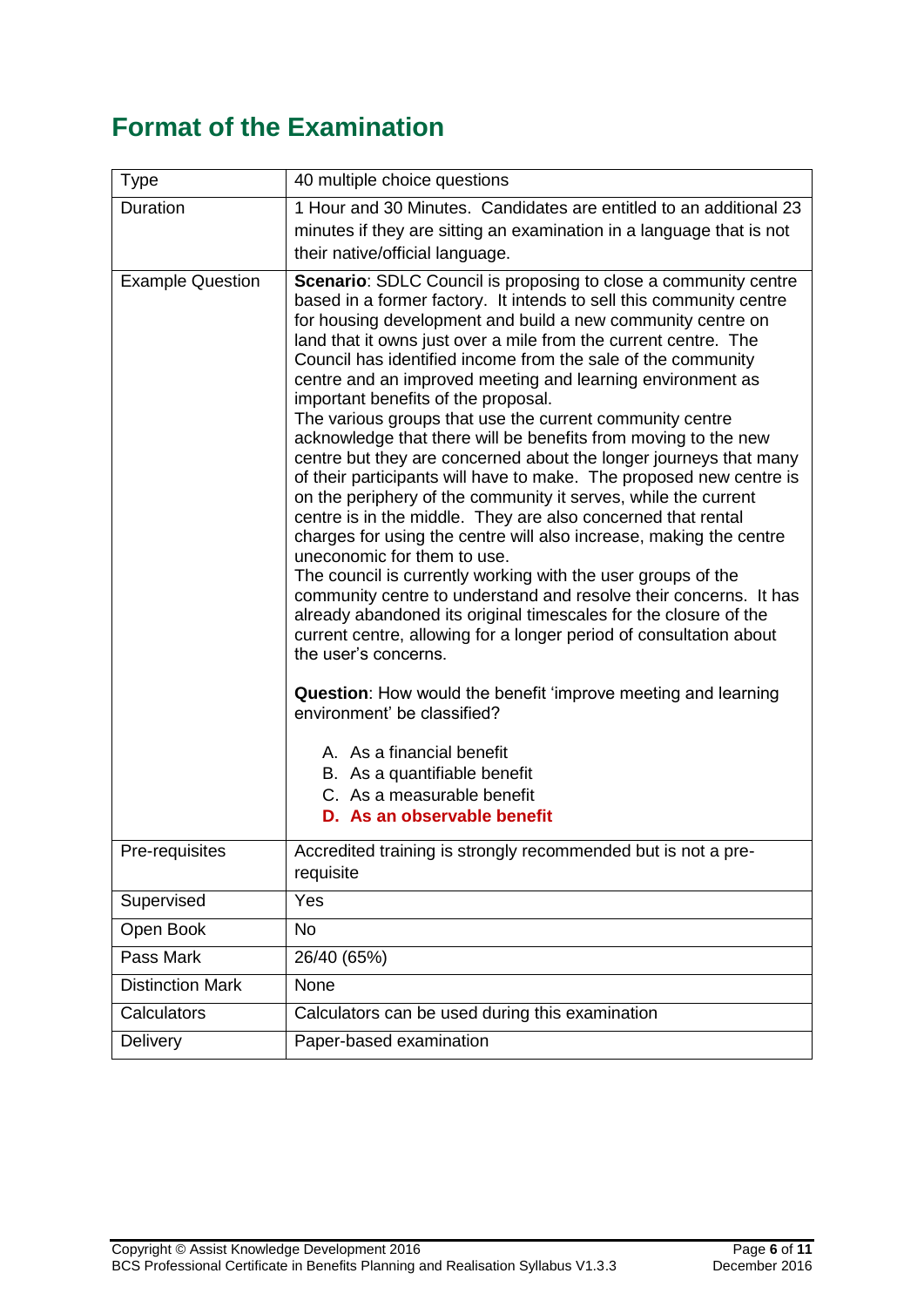# <span id="page-7-0"></span>**Syllabus**

For each top-level area of the syllabus a percentage and K level is identified. The percentage is the exam coverage of that area, and the K level identifies the maximum level of knowledge that may be examined for that area.

### <span id="page-7-1"></span>**1. The context of benefits management (10%, K4)**

- <span id="page-7-2"></span>1.1 Issues with the relationship of IS/IT delivery to benefits
- <span id="page-7-3"></span>1.2 Dissatisfaction with current approaches to benefits delivery
- <span id="page-7-4"></span>1.3 The characteristics of a benefits management approach
- <span id="page-7-5"></span>1.4 Focusing on value and value networks
- <span id="page-7-6"></span>1.5 Value chains and value networks
	- External value chain analysis
		- Internal value chain analysis
		- Alternative value change configurations

### <span id="page-7-7"></span>**2. The benefits management process (10%, K4)**

- <span id="page-7-8"></span>2.1 The rationale for benefits management
- <span id="page-7-9"></span>2.2 The origins of the benefits management approach and process
- <span id="page-7-10"></span>2.3 An overview of the benefits management process
	- Identifying and structuring benefits
	- Planning benefits realisation
	- Executing the benefits plan
	- Reviewing and evaluating the results
- <span id="page-7-11"></span>**3. Identifying drivers, benefits and establishing a benefits dependency network (30%, K4)**
- <span id="page-7-12"></span>3.1 Why: identifying business and organisational drivers
- <span id="page-7-13"></span>3.2 Establishing investments objectives
- <span id="page-7-14"></span>3.3 Linking business benefits to drivers
- <span id="page-7-15"></span>3.4 What: the business benefits
	- Benefit owners
	- Change owners
- <span id="page-7-16"></span>3.5 How: the benefits dependency network
	- Business changes
	- Enabling changes
	- IS/IT enablers
- <span id="page-7-17"></span>3.6 Measurements and ownership
- <span id="page-7-18"></span>3.7 Benefits and change template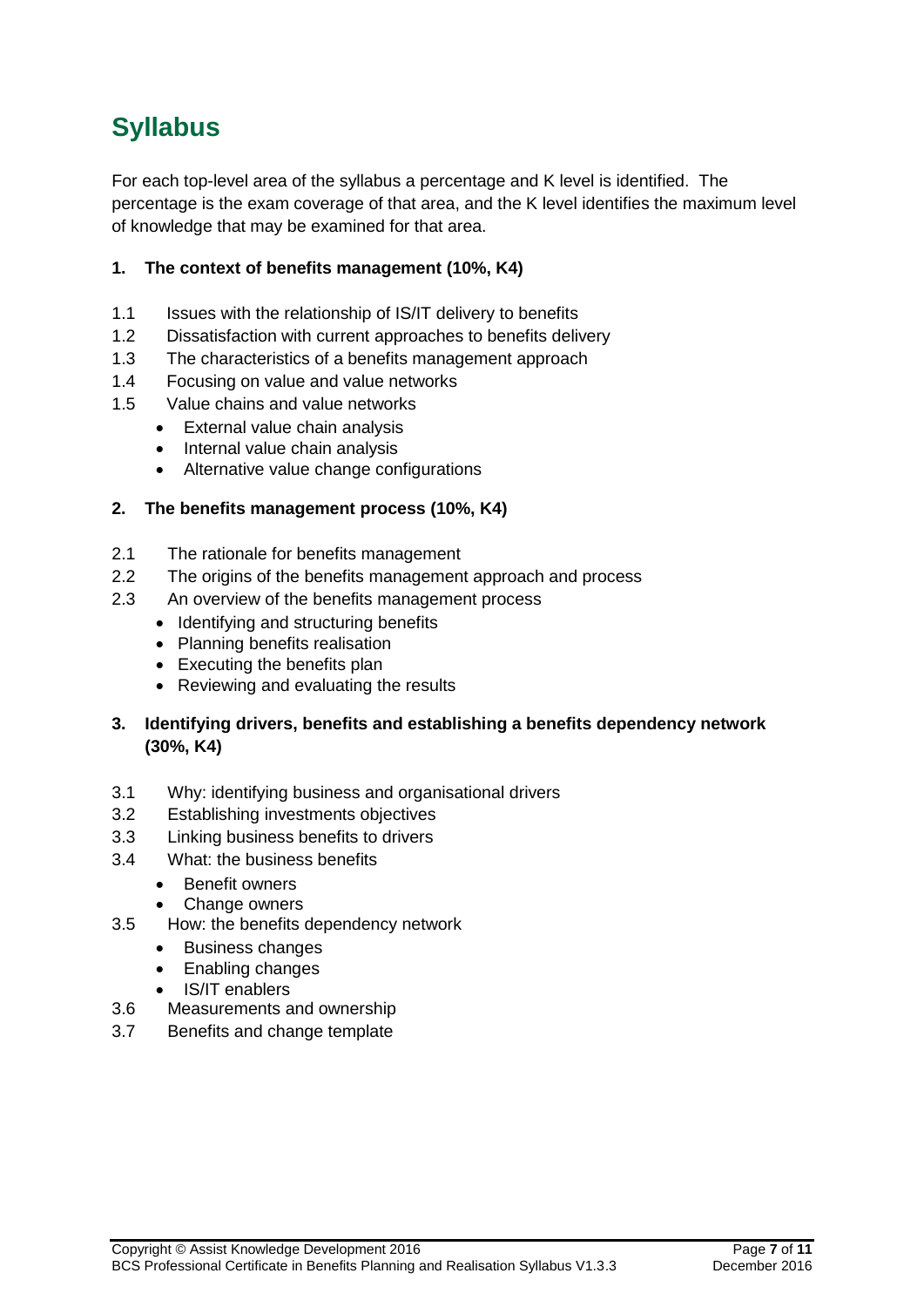#### <span id="page-8-0"></span>**4. Building the business case (25%, K4)**

- <span id="page-8-1"></span>4.1 The rationale of the business case
- <span id="page-8-2"></span>4.2 A structure for analysing and describing benefits
	- Observable benefits
	- Measurable benefits
	- Quantifiable benefits
	- Financial benefits
- <span id="page-8-3"></span>4.3 Quantifying the benefits
	- Overcoming the measurable to quantifiable barrier
- <span id="page-8-4"></span>4.4 Financial benefits
	- Cost reductions
	- Revenue increases
- <span id="page-8-5"></span>4.5 Investment appraisal
	- Payback
	- Net present value
	- Internal rate of return
- <span id="page-8-6"></span>4.6 Risk Assessment
- <span id="page-8-7"></span>4.7 Completing the business case

### <span id="page-8-8"></span>**5. Stakeholders and change management (7.5%, K4)**

- <span id="page-8-9"></span>5.1 Assessing the feasibility of achieving the benefit
- <span id="page-8-10"></span>5.2 Stakeholder analysis and management techniques
	- Power and influence
	- Benefits and change
- <span id="page-8-11"></span>5.3 From stakeholder analysis to stakeholder management action
- <span id="page-8-12"></span>5.4 Completing the benefits plan
- <span id="page-8-13"></span>5.5 Approaches to managing change
- <span id="page-8-14"></span>5.6 Matching management approach with stakeholder behaviours
- <span id="page-8-15"></span>5.7 Change management strategies

#### <span id="page-8-16"></span>**6. Implementing a benefits management approach (15%, K4)**

- <span id="page-8-17"></span>6.1 Rationales for introducing benefits management
- <span id="page-8-18"></span>6.2 Initiating and managing a benefits driven project
- <span id="page-8-19"></span>6.3 Roles within benefits management
	- The project sponsor
	- The business project manager
	- The project management office
- <span id="page-8-20"></span>6.4 Benefits management workshops
- <span id="page-8-21"></span>6.5 The benefits plan and the project plan
- <span id="page-8-22"></span>6.6 Reviewing and evaluating results
- Benefits review meeting
- <span id="page-8-23"></span>6.7 Establishing potential for further benefits
- <span id="page-8-24"></span>6.8 Monitoring benefits after implementation
- <span id="page-8-25"></span>6.9 A maturity model for organisational benefits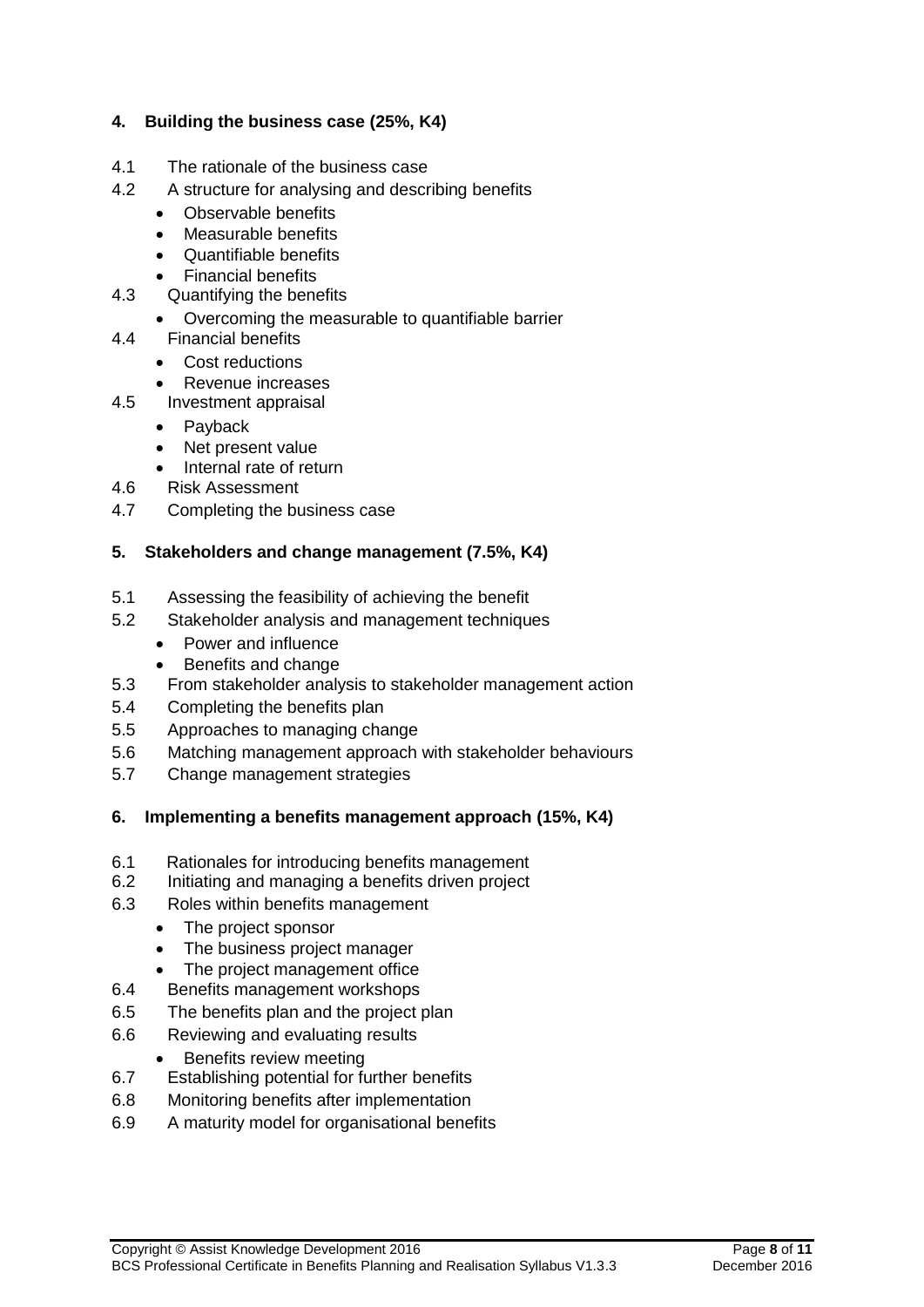### <span id="page-9-0"></span>**7. The future of benefits management (2.5%, K4)**

- <span id="page-9-1"></span>7.1 Characteristics of the benefits management approach
- <span id="page-9-2"></span>7.2 Using benefits management to formulate and implement strategy
- <span id="page-9-3"></span>7.3 Incorporating benefits management into strategic thinking
- <span id="page-9-4"></span>7.4 Future trends in IS/IT and their implications for benefits management

# <span id="page-9-5"></span>**Levels of Knowledge / SFIA Levels / Blooms**

This course will provide candidates with the levels of difficulty / knowledge skill highlighted within the following table, enabling them to develop the skills to operate at the levels of responsibility indicated. The levels of knowledge and SFIA levels are explained in on the website [www.bcs.org/levels.](http://www.bcs.org/levels) The levels of knowledge above will enable candidates to develop the following levels of skill to be able to operate at the following levels of responsibility (as defined within the SFIA framework) within their workplace:

| Level          | <b>Levels of Knowledge</b> | <b>Levels of Skill and Responsibility (SFIA)</b> |
|----------------|----------------------------|--------------------------------------------------|
| <b>K7</b>      |                            | Set strategy, inspire and mobilise               |
| K <sub>6</sub> | Evaluate                   | Initiate and influence                           |
| K <sub>5</sub> | Synthesise                 | Ensure and advise                                |
| K <sub>4</sub> | Analyse                    | <b>Enable</b>                                    |
| K3             | <b>Apply</b>               | <b>Apply</b>                                     |
| K <sub>2</sub> | <b>Understand</b>          | <b>Assist</b>                                    |
| <b>K1</b>      | Remember                   | Follow                                           |

# <span id="page-9-6"></span>**Question Weighting**

| <b>Syllabus Area</b>                       | <b>Target number of questions</b> |
|--------------------------------------------|-----------------------------------|
| 1 – The Context of Benefits Management     | $4(10\%)$                         |
| 2 - The Benefits Management Process        | 4 (10%)                           |
| 3 - Identifying Drivers, Benefits and      | 12 (30%)                          |
| Establishing a Benefits Dependency Network |                                   |
| 4 - Building the Business Case             | 10 (25%)                          |
| 5 - Stakeholders and Change Management     | 3(7.5%)                           |
| 6 - Implementing a Benefits Management     | 6(15%)                            |
| Approach                                   |                                   |
| 7 – The Future of Benefits Management      | 1(2.5%)                           |
| <b>Total</b>                               | <b>40 Questions</b>               |